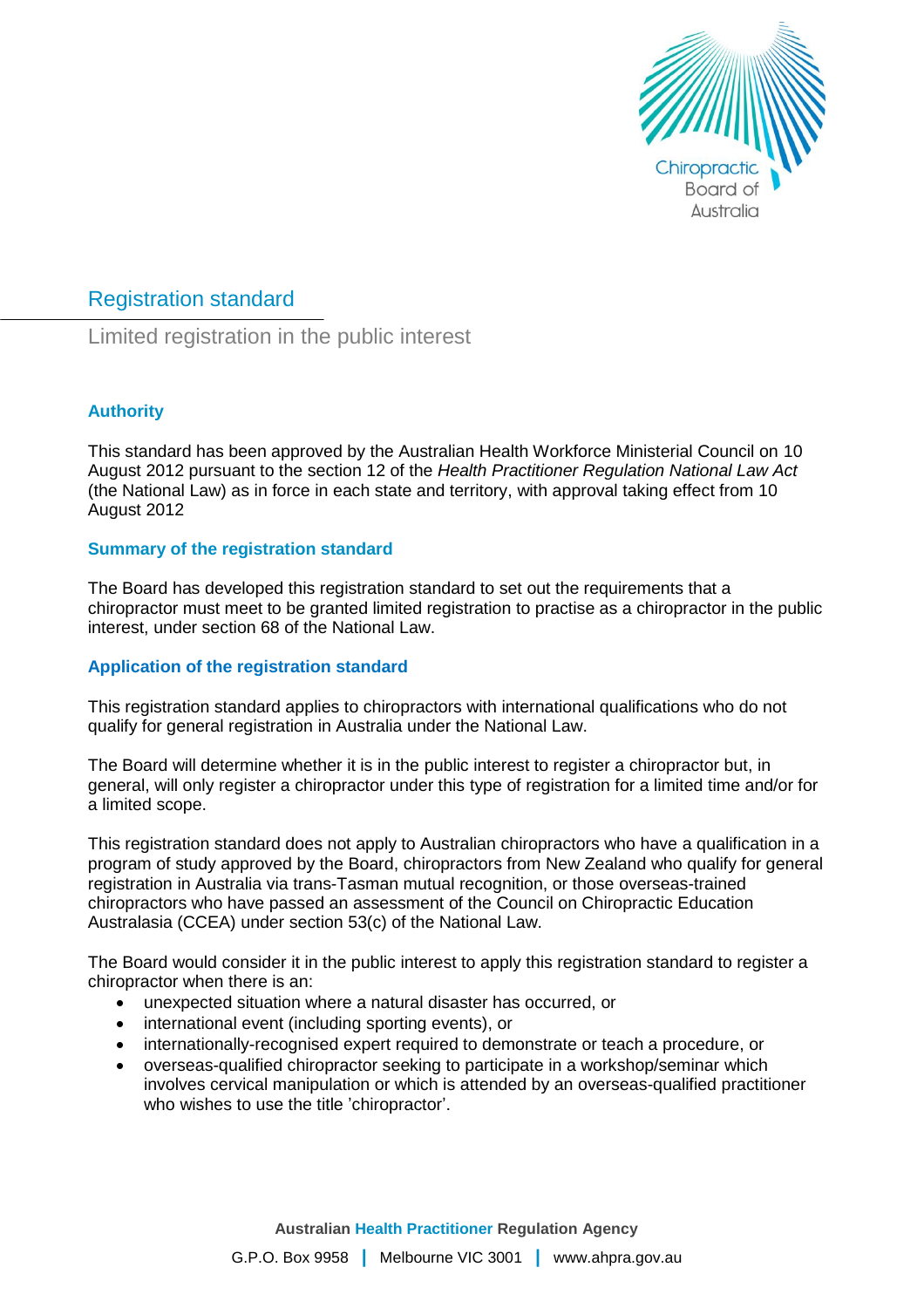

#### **National Law requirements**

All applicants granted limited registration in the public interest must comply with the requirements for registration set out in this registration standard, including:

- 1 Compliance with the requirements of section 65 on eligibility for limited registration
- 2 Chiropractic qualifications as recognised and listed by the Councils of Chiropractic Education International and/or determined to be relevant and suitable for the purpose of limited registration in the public interest
- 3 Evidence of compliance with the Board's registration standard on English language skills
- 4 Evidence of work practice history that meets the Board's registration standard on recency of practice
- 5 Confirmation that the applicant will meet the requirements of the Board's registration standard on professional indemnity insurance
- 6 Details of registration history, including certificates of good standing/registration status from each registration authority with which the applicant has been registered in the previous five years (supplied where possible directly to the Board from the relevant registration authority).
- 7 Written confirmation and detail of the:
	- a. employer/sponsoring organisation and/or sponsoring chiropractor, including contact details and
	- b. the position description and/or clinical activities that will be undertaken, including dates and locations and, in the case of a demonstration or workshop, any organisation who is sponsoring the demonstration or workshop
- 8 When registration is required for more than one month, details of a supervision plan approved by the Board explaining how supervision will be provided to ensure the chiropractor's safe practice and details of the registered chiropractor nominated as the supervisor.
- 9 When the position involves practice on members of the Australian public rather than demonstrations or participation in a course, agreement to practise only under the supervision of a nominated registered chiropractor approved by the Board and written confirmation from the proposed supervisor that he or she agrees to provide supervision and to comply with reporting requirements as specified by the Board.
- 10 Reasons why it is in the public interest to register the practitioner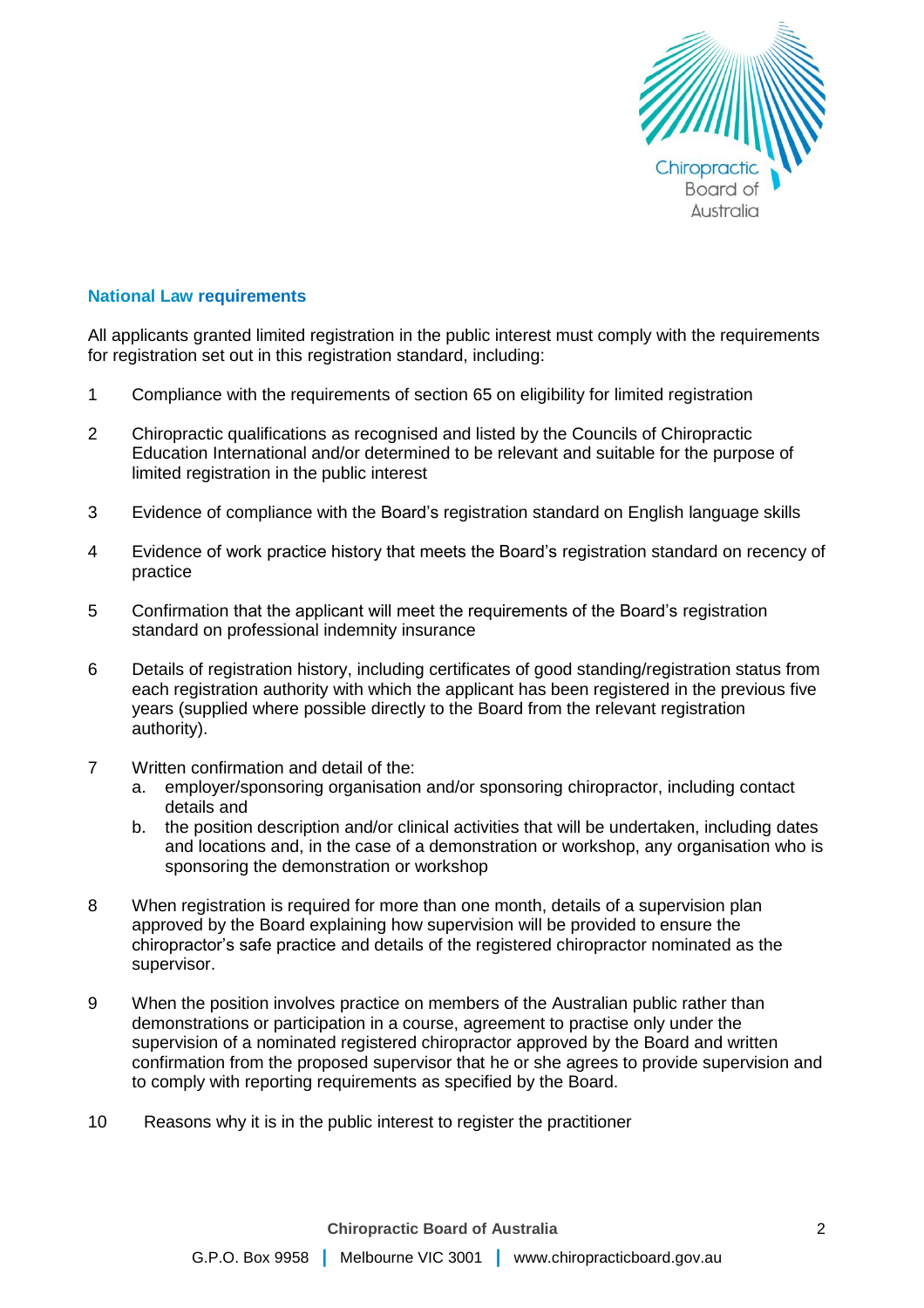

- 11 Satisfactory completion of a criminal record check that meets the Board's registration standard on criminal history
- 12 Any other information the Board requires under section 70 to determine whether the practitioner is a suitable person to hold limited registration and
- 13 A declaration that the individual is not disqualified under the National Law or a law of a coregulatory jurisdiction from applying for this type of registration.

#### **Period of limited registration**

Registration is granted for a maximum period of one month unless there are special circumstances to require limited registration for up to but not exceeding three months. Please see *Renewal of limited registration* in the public interest in this registration standard for more information.

#### **Chiropractic qualification**

The applicant must have a chiropractic qualification which is recognised and listed by the Councils of Chiropractic Education International and/or as determined to be relevant and suitable by the Board.

The Board may require the applicant to obtain a desktop assessment of his or her qualifications from the Board's accreditation authority, the Council on Chiropractic Education Australasia (CCEA) to determine whether the chiropractic qualification is relevant and suitable.

Please note: overseas-qualified chiropractors who have successfully passed a CCEA assessment are qualified for general registration under section 53(c) of the National Law. Limited registration applies to overseas-qualified chiropractors who are not qualified for general registration in Australia.

Applicants must provide evidence of their current registration status or eligibility for registration to practise chiropractic in their home jurisdiction.

The Board reserves the right to review and make determinations on individual applications through its powers under the National Law. The Board must be satisfied that the applicant's qualifications are suitable for the public interest activities proposed to ensure public safety.

#### **Compliance requirements**

Registrants with limited registration in the public interest are required to:

- comply with any supervision plan approved by the Board
- ensure that supervisors provide regular reports about the registrant's safety and competence to practise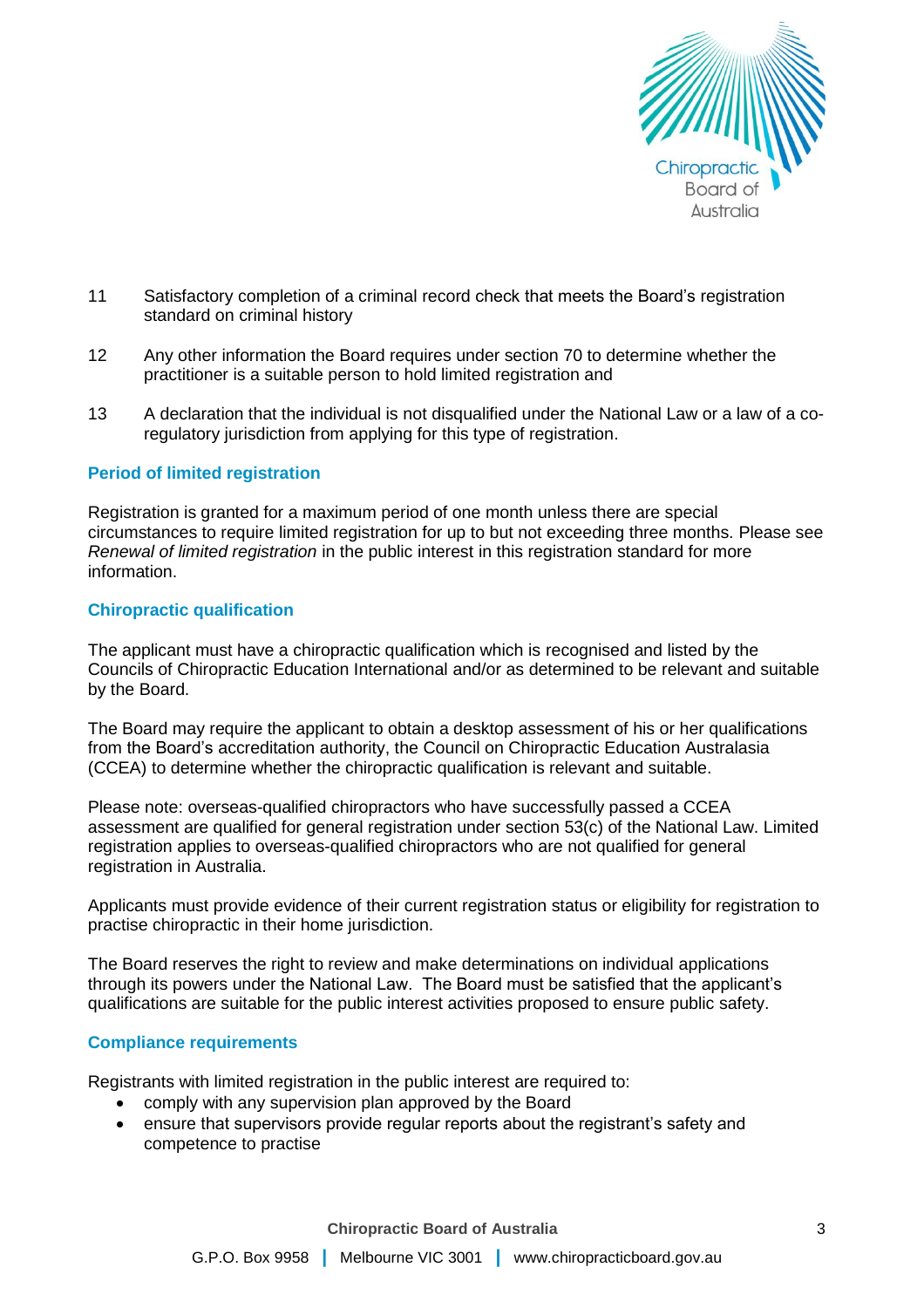

- perform satisfactorily in the position or clinical activities specified in the application and
- restrict their practice to the position or clinical activities specified in their application.

If a practitioner with limited registration in the public interest does not maintain his or her employment or engagement in the clinical activities specified in the application, he or she is unable to comply with the requirements on practice and can no longer practise chiropractic. A chiropractor registered under this type of limited registration in the public interest is **not** able to undertake private practice of any sort.

## **Period of limited registration**

Limited registration in the public interest is a short-term type of registration and, therefore, will be granted generally for a period of one month unless there are special circumstances to require limited registration for up to, but not exceeding, three months.

These requirements are established under this registration standard to ensure safe and competent practice for the period of limited registration.

## **Renewal of limited registration**

Given the short-term nature of limited registration in the public interest, it is unlikely that renewal of registration will be necessary. If the public interest circumstances continue and the practitioner makes an application for renewal of registration, the following are requirements for the application to be considered by the Board:

- a. demonstration of an ongoing public interest to register the practitioner
- b. demonstrated compliance with any conditions or requirements on registration
- c. satisfactory performance in the position and
- d. any additional investigation, information, examination or assessment required by the Board in accordance with section 80 of the National Law.

Limited registration is granted for a period no more than 12 months and may be renewed three times only, as set out by section 72 of the National Law. If limited registration has been renewed three times, a chiropractor seeking limited registration may submit a new application for limited registration which will need to meet the requirements set by the Board at that time.

#### **Refusal to renew**

The Board may refuse to renew the practitioner's registration if:

- a. it is no longer in the public interest to register the practitioner
- b. the practitioner's employment/sponsorship ceases or is terminated
- c. the practitioner fails to comply with any supervision requirements and/or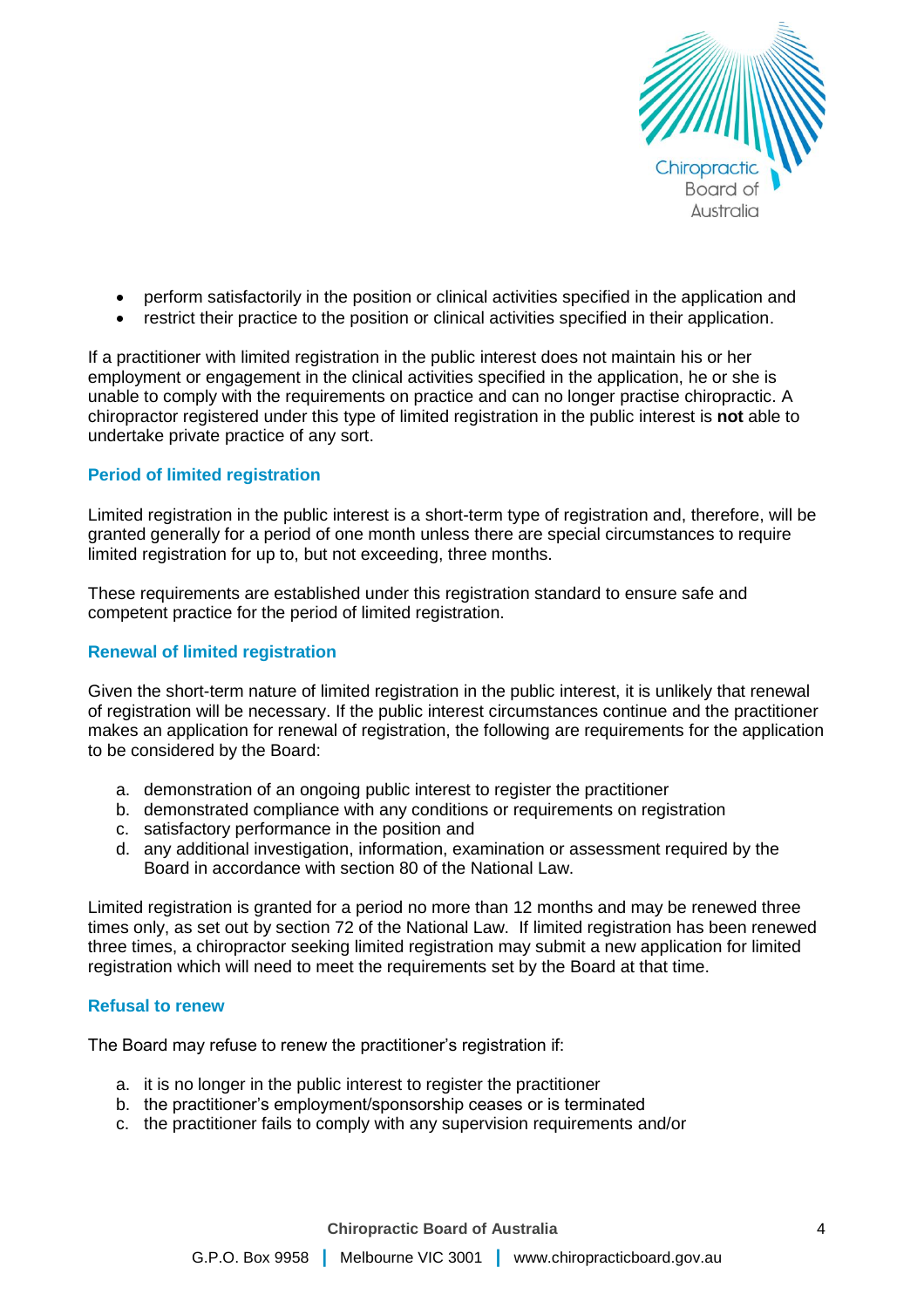

d. during any assessment or supervision, deficiencies are identified in the practitioner's practice that the Board considers significant.

The Board may also refuse renewal for any of the reasons specified in section 112 of the National Law.

## **Application for variation in changed circumstances**

If a practitioner's circumstances change substantially, he or she must submit a new application for limited registration. However, practitioners can apply to the Board for a variation if there is a minor change to their circumstances, such as a change in supervisor.

When making an application for a variation, the Board requires details of the change of circumstances from the sponsoring employer/sponsor and confirmation from the registrant that each agrees to the change in circumstances. Supporting documentation must be submitted. If the Board considers that the variation is significant, it will require the registrant to submit a new application.

#### **Notations on the register**

Chiropractors granted limited registration in the public interest should note that the registration is granted for a particular purpose and for a limited time. The terms of the limited registration will be noted on the national register of chiropractors and any practice outside those terms is not permitted.

## **Application**

It is recommended that applicants apply to the Board as soon as possible before registration is required to ensure timely assessment of the application.

- Applicants seeking registration under section 68 of the National Law must make a written application to the Board using the limited registration in the public interest as a chiropractor application form available at [www.chiropracticboard.gov.au](http://www.chiropracticboard.gov.au/) under *Forms,*  together with supporting documents.
- It is recommended that applicants submit their application, with supporting documentation, at least two months before the position/requirement commencing, to ensure time for the application to be assessed.
- Applicants may request that the registration pre-dates their commencement of the position that is in the public interest by up to one month.
- The Board requires details of the position, including details signed by the applicant and the sponsor.
- The Board may request any additional details necessary to consider the application for registration.